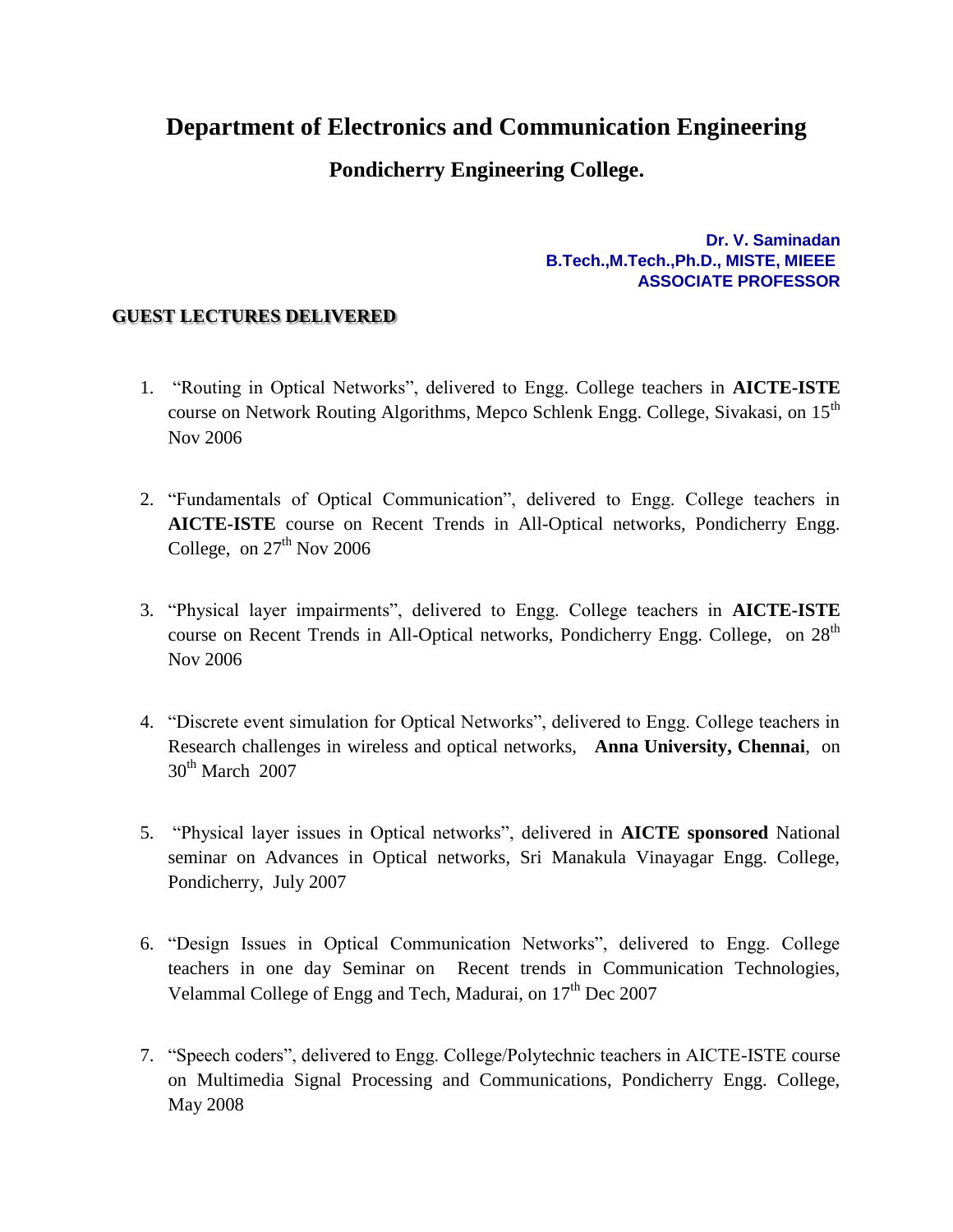- 8. "Optical Networks Overview and recent developments", delivered to Engg. College/Polytechnic teachers in AICTE-ISTE course in All-Optical networks, National Engg. College, Kovilpatti, on  $26<sup>th</sup>$  May 2008
- 9. "Hybrid optical/wireless networks", delivered to Engg. College teachers in Two days national workshop on Optical communication and networking, MIET Engineering College, Tiruchirapalli, 2<sup>nd</sup> Sept 2010
- 10. "Fundamentals of Wireless Communication", delivered to Engg. College students in One day seminar on Mobile and wireless Communication, Sri Aravindar Engineering College, on  $5<sup>th</sup>$  Feb 2011
- 11. "Necessity of Fiber Optic Communication networks and Multicasting in optical networks", delivered to Engg. College teachers in Two days Technical seminar on "Optical communication Networks", Mepco Schlenk Engg. College, Sivakasi, on 16<sup>th</sup> Sep 2011
- 12. "Routing and switching in wireless and optical networks", delivered to Engg. College teachers in Two weeks AICTE sponsored SDP on "Rural Communication: Challenges and computation in bandwidth utilization", organized by Selvam Institute of Technology, Namakkal, 10<sup>th</sup> May 2012
- 13. "Green Optical communications ", delivered to Engg. College teachers in One week Teqip sponsored FDP on "Recent advances in Green Engineering", Pondicherry Engg. College,  $4<sup>th</sup>$  Dec 2012
- 14. "Security in mobile WiMAX networks", delivered to Engg. College teachers in Two weeks AICTE course on "Security in wireless heterogeneous networks", Pondicherry Engg. College,  $22<sup>nd</sup>$  April 2013
- 15. "Optoelectronics and photonic systems- optical interconnects", delivered to Engg. College teachers in One week ISTE-SRM STTP on "Recent advances in Microelectronics for wireless communication", Pondicherry Engg. College, 9th May 2013